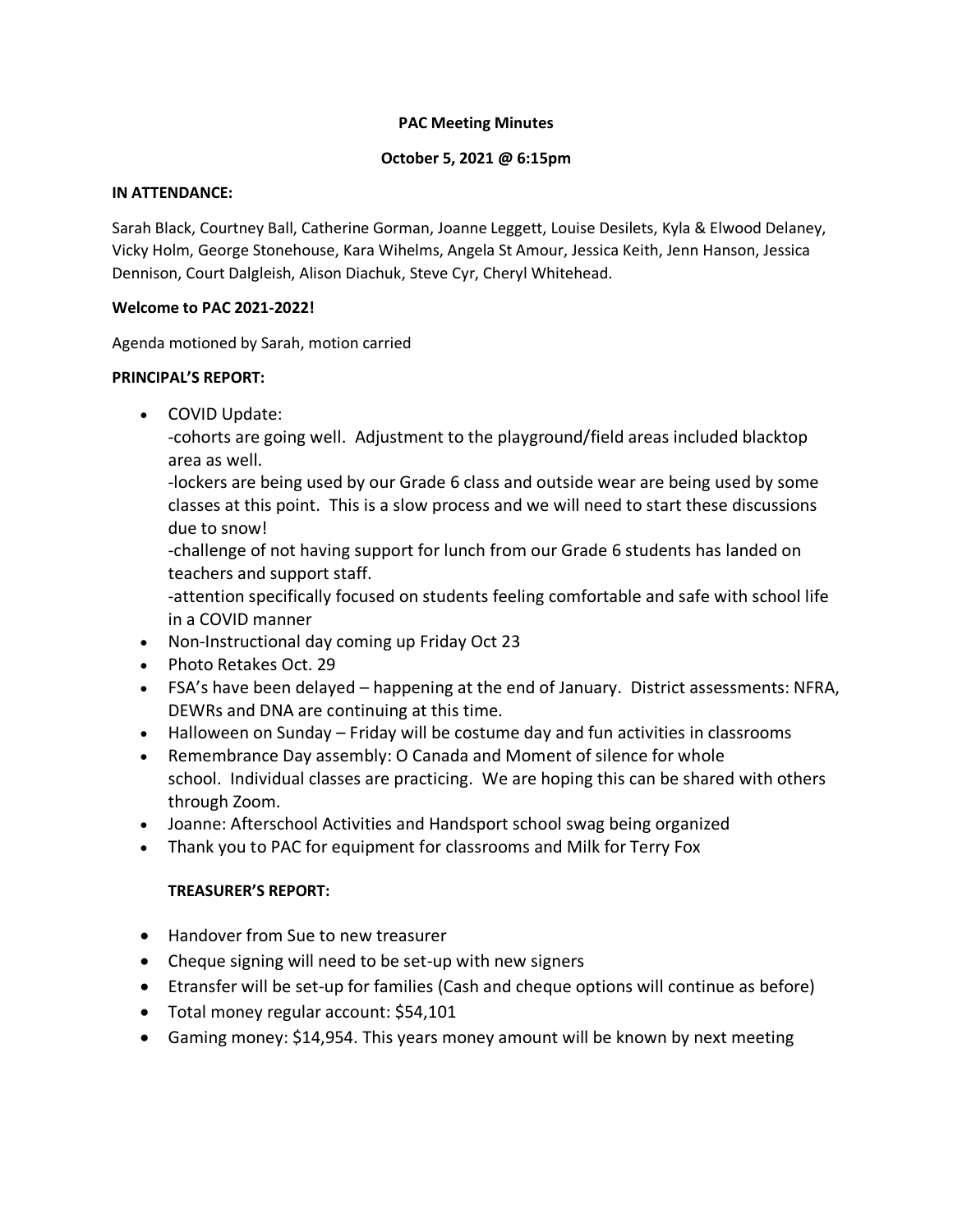### **DPAC REPORT:**

- Anyone is able to attend zoom meeting, just need to register prior
- \$75 membership can be paid for from gaming account

## **OLD BUSINESS**

- Review of PAC guidelines, will be posted on Parkcrest Website and on Facebook PAC page
- Chrome book purchased in 20/21 have arrived

## **NEW BUSINESS**

- Nominations for PAC positions, all seconded, voted and carried:
	- President: Sarah Black
	- Vice-President: Kyla Delaney
	- Secretary: Louise Desilets (unchanged)
	- Treasurer: Vicki Holm
	- DPAC representative: Elwood Delaney & Cheryl Stonehouse
	- Fundraiser Coordinators: Angela St Amour and Cheryl Stonehouse
- Munchalunch every Friday. Over \$8000 in orders from Sept to Nov, with ~\$2185 profit
- Snack Cupboard budget \$400
- Fundraisers
	- Coupon books originally were cancelled but might still happen now
	- Panago Coupons: \$12 for medium pizza, \$4 profit for school
	- Purdy's Christmas & Easter: registered and online ordering now open. Early December delivery date rather than exact date. Cut off in November. Paper copies will not be sent home with every child. Paper copy of catalogue will be available in office at parent request.
	- Halloween Cookies: One cookie per child will be purchased to be handed out on Oct 29. \$175 motioned by Sarah, motion carried.
	- Popcorn: Mrs. Gorman will get back to PAC if allowed
	- Other fundraising ideas will be discussed by Fundraising Coordinators. Previous years included Raffle / 50-50, West Coast Seeds, Valentine Cookie Grams, Poinsettias, Cookie dough

# **TEACHER REQUESTS:**

- Ms. Jensen: 30 snowshoes. May be able to use gaming grant money. Will discuss next PAC
- Mrs. Daliwal: 105 pumpkins for the Kindergarten/gr 1. Desert Hills in Ashcroft able to provide pumpkins. \$210 Motioned by Sarah, motion carried
- Mrs. Sarrasin: school membership at the Kamloops Art Gallery. 50% off admission, kids can travel by city bus, four teachers currently plan to use membership. \$150 motioned by Sarah, motion carried